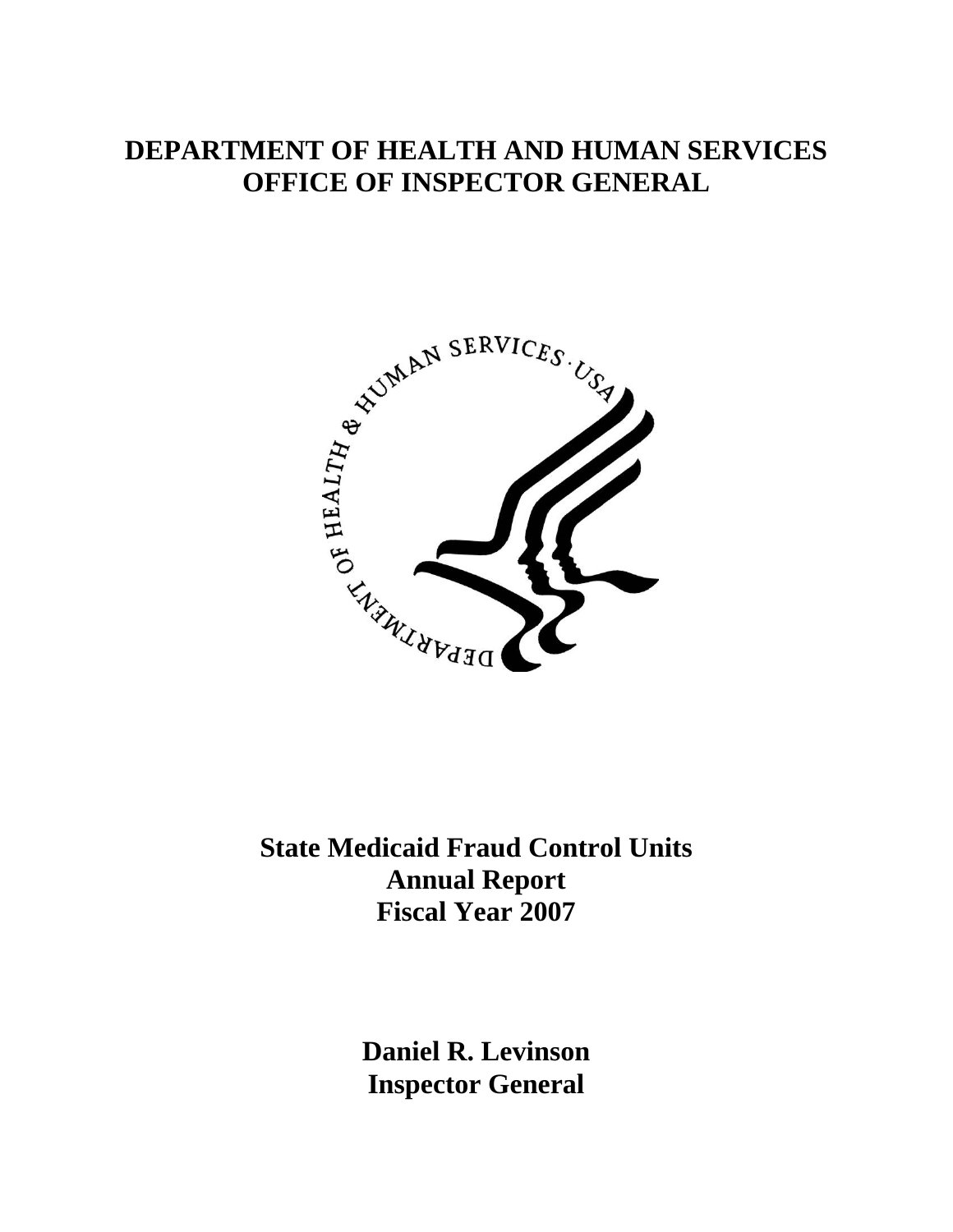## **Summary**

This is the 17th Office of Inspector General (OIG) Annual Report on the State Medicaid Fraud Control Units (MFCU). This report covers Federal fiscal year (FY) 2007, commencing October 1, 2006, and ending September 30, 2007.

During this reporting period, 49 States and the District of Columbia participated in the Medicaid fraud control grant program through their established MFCUs, including the reestablished State of Idaho MFCU. The mission of the MFCUs is to investigate and prosecute Medicaid provider fraud and patient abuse and neglect. MFCUs' authority to investigate and prosecute cases involving Medicaid provider fraud and patient abuse and neglect varies from State to State. Forty-three of the MFCUs are located within Offices of State Attorneys General. The remaining seven MFCUs are located in various other State agencies.

In FY 2007, MFCUs recovered more than \$1.1 billion in court-ordered restitution, fines, civil settlements, and penalties. They also obtained 1,205 convictions. MFCUs reported a total of 607 instances in which civil actions were undertaken that resulted in successful outcomes. Of the 3,308 OIG exclusions from participation in the Medicare and Medicaid programs and other Federal health care programs in FY 2007, 805 exclusions were based on referrals made to OIG by the MFCUs.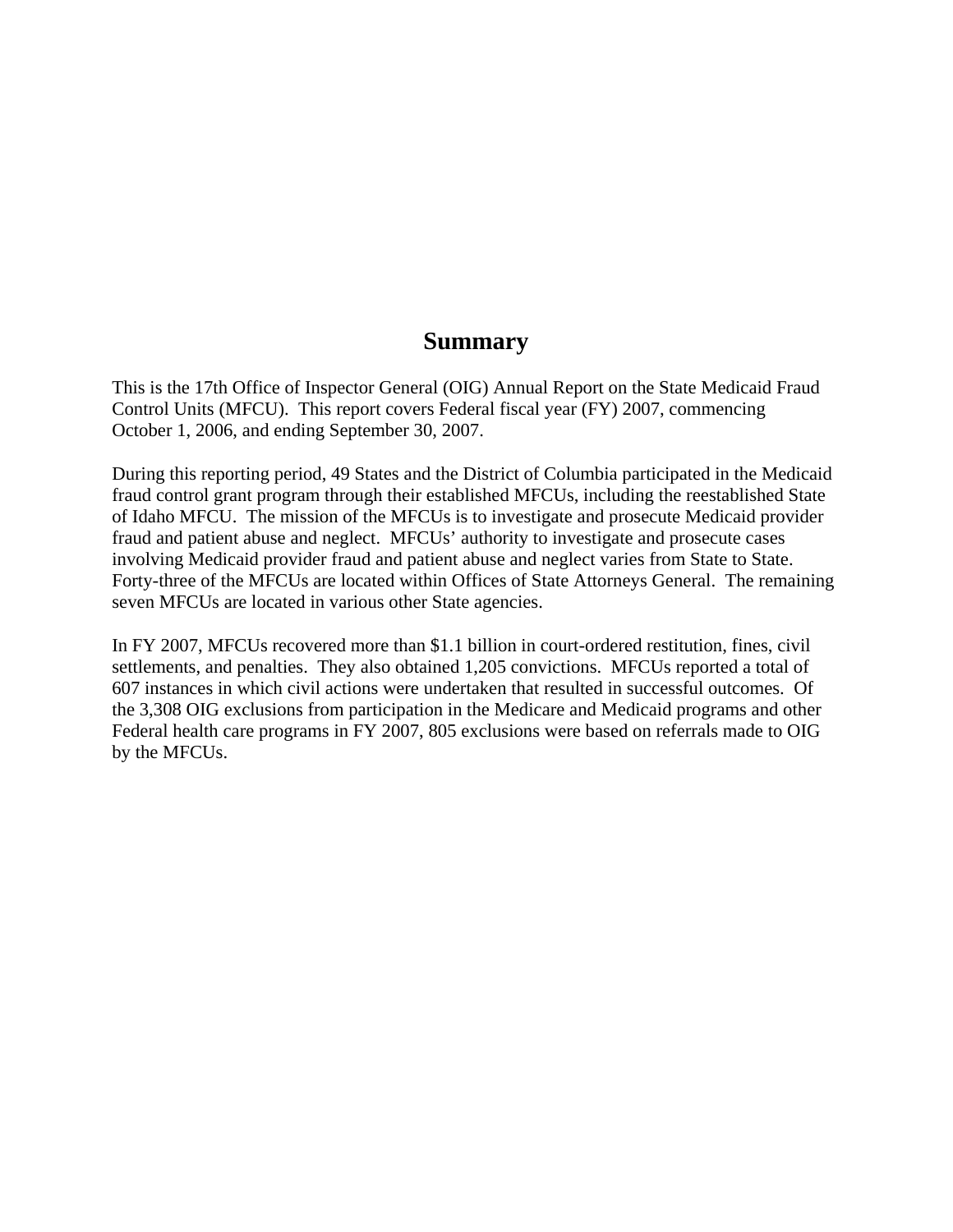## **Table of Contents**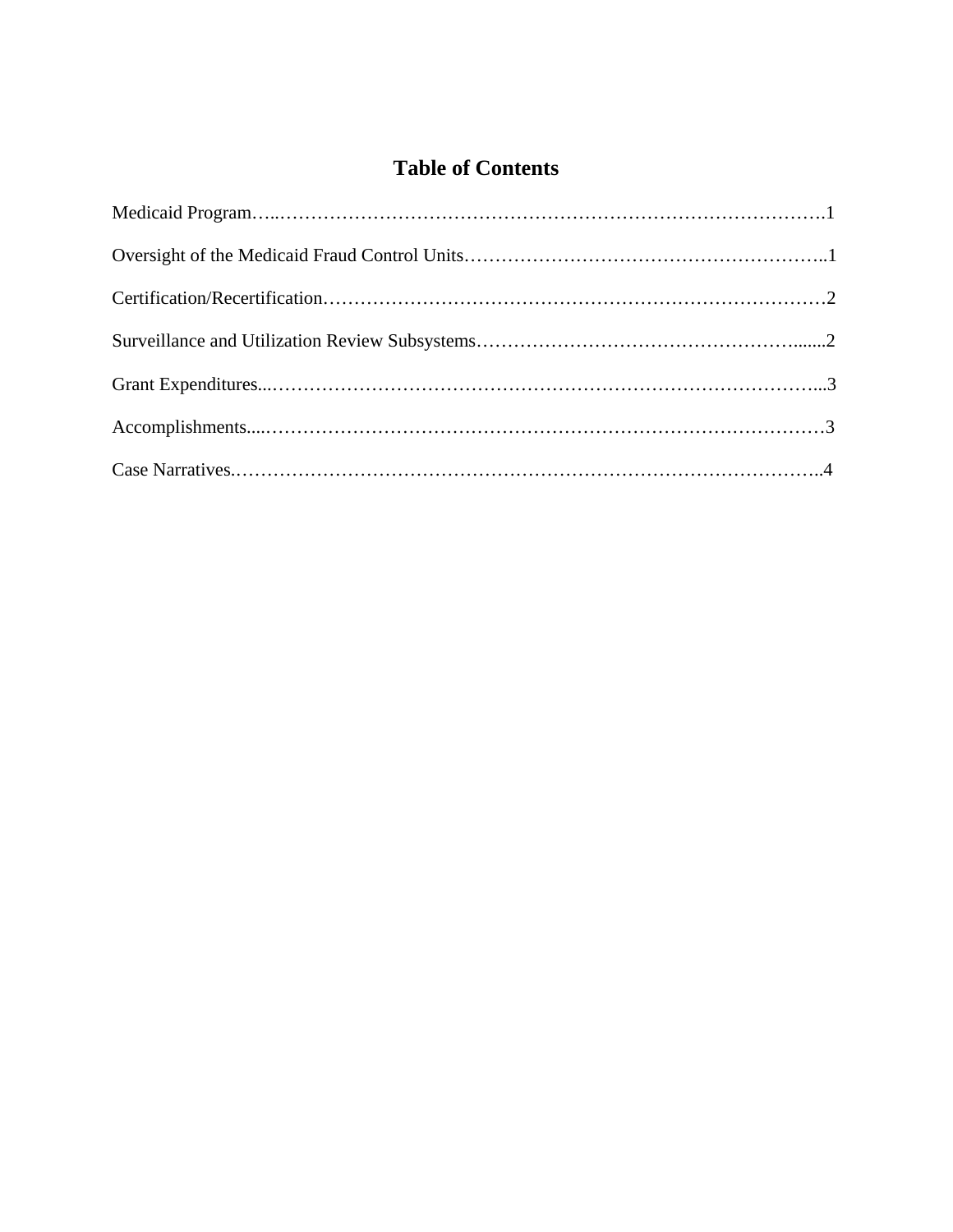## **State Medicaid Fraud Control Units Annual Report for Fiscal Year 2007**

## **Medicaid Program**

The Medicaid program was established in 1965 by Title XIX of the Social Security Act (the Act) to provide health care services to low-income and disabled Americans. Federal and State governments share in the cost of providing services to eligible Medicaid beneficiaries. The Federal share of Medicaid expenditures is calculated using the Federal medical assistance percentage rate established for each State, as well as Federal matching of 50 percent or more for various categories of administrative costs. Federal grant awards made to the Medicaid Fraud Control Units (MFCU) are generally funded on a 75-percent matching basis, with the States contributing the remaining 25 percent.

Within broad national guidelines set by the Federal Government, the Act enables States to furnish medical assistance to those who meet eligibility requirements. Within Federal guidelines, each State administers its own Medicaid program; sets its own eligibility standards; determines the type, amount, duration, and scope of services; and sets payment rates. States have the option of providing Medicaid services either on fee-for-service basis, in which an enrolled provider is reimbursed on a claim-by-claim basis for each covered service it provides, or through a variety of managed care arrangements as part of a State plan waiver program.

## **Oversight of the Medicaid Fraud Control Units**

The Office of Inspector General (OIG) was established in 1976. The mission of OIG is to protect the integrity of Department of Health and Human Services (HHS) programs and the health and welfare of beneficiaries of HHS programs. OIG has a responsibility to report, both to the Secretary of HHS and to Congress, program and management problems and to make recommendations for correcting them. OIG's duties are carried out through a nationwide network of audits, investigations, evaluations, and other mission-related functions. OIG's Medicaid Fraud Unit Oversight Division, contained within the Office of Evaluation and Inspections, is responsible for overseeing the activities of the 50 MFCUs.

The Omnibus Budget Reconciliation Act of 1993, section 13625, as codified in section 1902(a) (61) of the Act, requires OIG to develop performance standards for assessing MFCUs. This section also requires all States to operate MFCUs or receive waivers from the Federal Government. The performance standards were created in consultation with the MFCU community and were made effective on September 26, 1994. OIG uses the performance standards as guidelines to assess the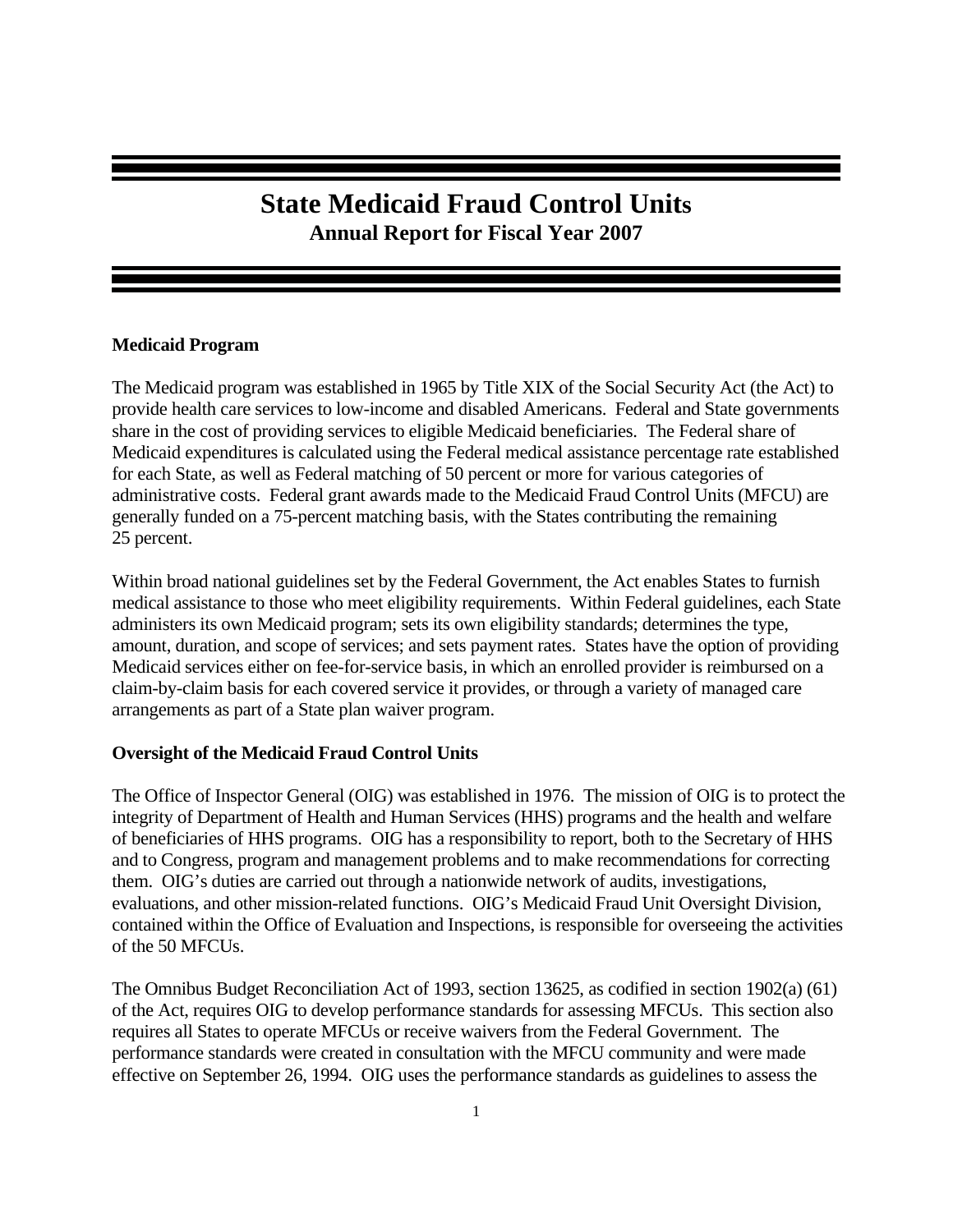MFCUs and to determine whether they are carrying out their duties and responsibilities in an effective and efficient manner.

## **Certification/Recertification**

Each State establishing a MFCU must submit an initial application for certification to the Secretary of HHS. When establishing a MFCU, a State must meet several major requirements to obtain both Federal certification and grant funding for the proposed MFCU. Notably, there are two regulatory requirements which are especially critical when acquiring Federal certification, 42 CFR § 1007.5, which states that a MFCU "... must be a single, identifiable entity of the State government ..." and 42 CFR § 1007.13(a), which states that a MFCU:

. . . must include: (1) One or more attorneys experienced in the investigation or prosecution of civil fraud or criminal cases, who are capable of giving informed advice on applicable law and procedures and providing effective prosecution or liaison with other prosecutors; (2) One or more experienced auditors capable of supervising the review of financial records and advising or assisting in the investigation of alleged fraud; and (3) A senior investigator with substantial experience in commercial or financial investigations who is capable of supervising and directing the investigative activities of the unit.

The Secretary of HHS notifies the submitting State whether its application meets the Federal requirements for initial certification and whether the application is approved. The initial application approval and certification by the Secretary are valid for a 1-year period.

For an established MFCU to continue receiving Federal certification and grant funding from HHS, it must submit the required reapplication documents and an annual report to OIG at least 60 days prior to the end of its current certification period. In considering a MFCU's eligibility for recertification, OIG thoroughly reviews the submitted material and determines whether the MFCU fully compiled with the 12 performance standards and whether Federal resources expended by the MFCU were effectively used in detecting, investigating, and prosecuting Medicaid fraud and patient abuse and neglect cases. In addition, as part of the recertification process, OIG also evaluates the results of any onsite reviews that were conducted during the previous certification period. Once all submitted information is reviewed and assessed, the MFCU is notified in writing that its application for recertification is approved or denied.

#### **Surveillance and Utilization Review Subsystem**

The State Medicaid agencies, with a few exceptions, are required to maintain a Medicaid Management Information System (MMIS). The MMIS is a claims payment and information retrieval system. A vital part of the MMIS is the Surveillance and Utilization Review Subsystem (SUR/S). SUR/S has two primary purposes: (1) to process information on medical and health care services that guide Medicaid program managers and (2) to identify the providers (and recipients) most likely to commit fraud against the Medicaid program.

Most MFCUs rely on referrals from the Medicaid agencies and/or the SUR/S to initiate many of their case investigations. When providers with aberrant patterns or practices are identified by SUR/S, the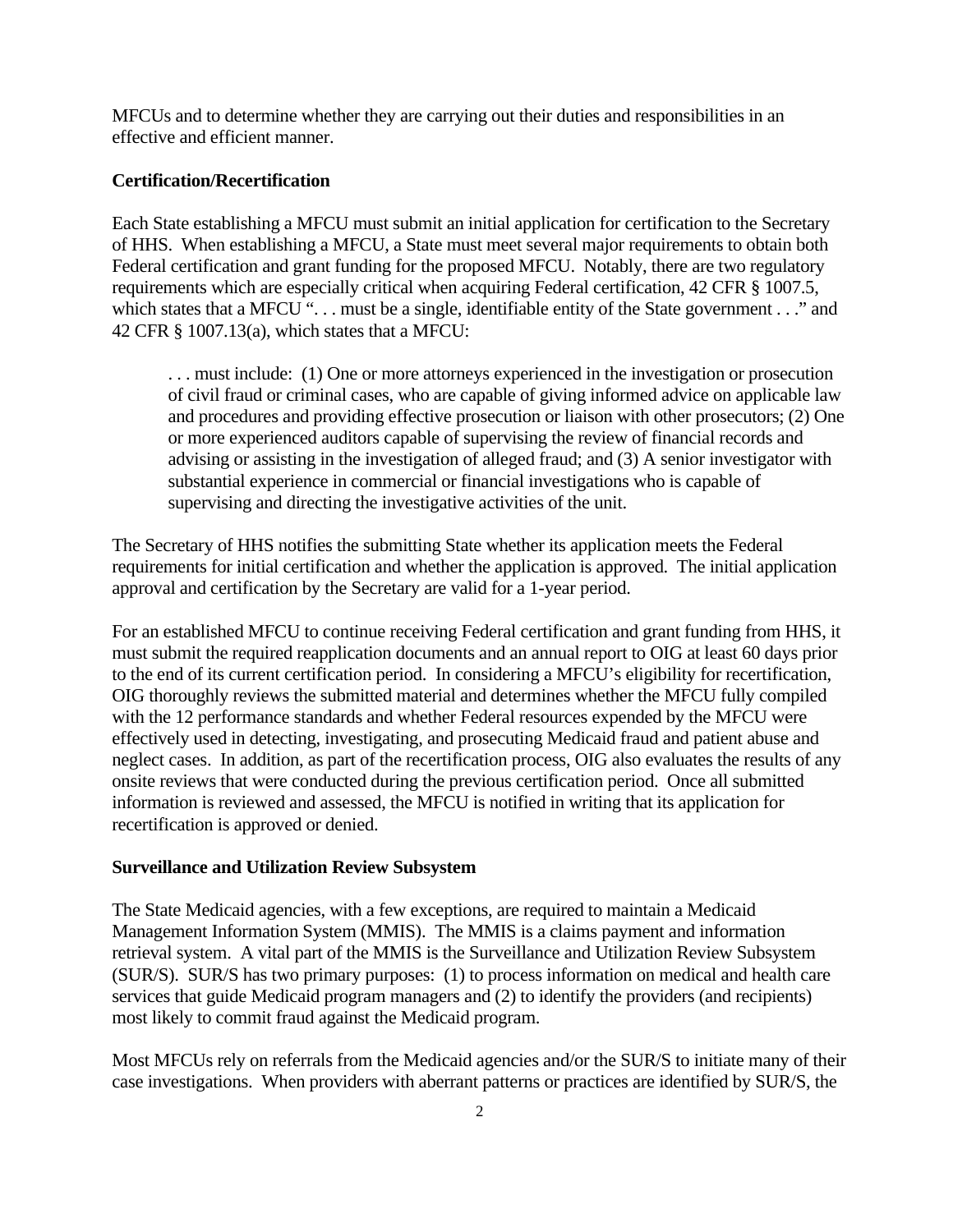information should be made available to the MFCU. Also, a MFCU is required to enter into a Memorandum of Understanding (MOU) with its respective State Medicaid agency. The MOU is intended to: (1) facilitate the referral of all suspected cases of provider fraud from the State Medicaid agencies to the MFCUs and (2) facilitate the routine exchange of information between the MFCUs and the State Medicaid agencies. Cooperation between these entities is essential to fostering a more efficient process of identifying and prosecuting fraud in the States' Medicaid programs.

## **Grant Expenditures**

In FY 2007, HHS awarded MFCUs more than \$169 million in Federal grant funds. The number of individuals employed by MFCUs in FY 2007 was 1,814. Since the inception of the Medicaid fraud control grant program in FY 1978, Federal grants awarded to MFCUs have totaled more than \$2.1 billion.

### **Accomplishments**

Collectively, in FY 2007, the 50 MFCUs obtained 1,205 convictions. Also in FY 2007, the MFCUs claimed total recoveries of more than \$1.1 billion in court-ordered restitution, fines, civil settlements, and penalties. Of the 3,308 OIG exclusions of individuals and entities from participation in Medicare, Medicaid, and other Federal health care programs in FY 2007, 805 were based on referrals made to OIG by MFCUs. The number of MFCU civil actions that resulted in successful outcomes was 607.

Statistical information alone does not reflect the full measure of the MFCUs' accomplishments or successes. MFCU cases involving abuse and neglect of beneficiaries in Medicaid-funded facilities, as well as board and care facilities, usually do not generate substantial monetary returns to a State's Medicaid program. Nevertheless, the investigation and prosecution of these cases by MFCUs is widely viewed as critical to providing high-quality health care services to particularly vulnerable beneficiaries.

In addition, MFCUs routinely engage in other noteworthy endeavors that are difficult to quantify. Such endeavors include: (1) presenting proposals to State legislatures that will positively affect the Medicaid program, (2) making recommendations to State Medicaid agencies to effect positive change to Medicaid policies and regulations, and (3) participating in joint case investigations/prosecutions involving Federal and State law enforcement agencies, as well as other State and local agencies.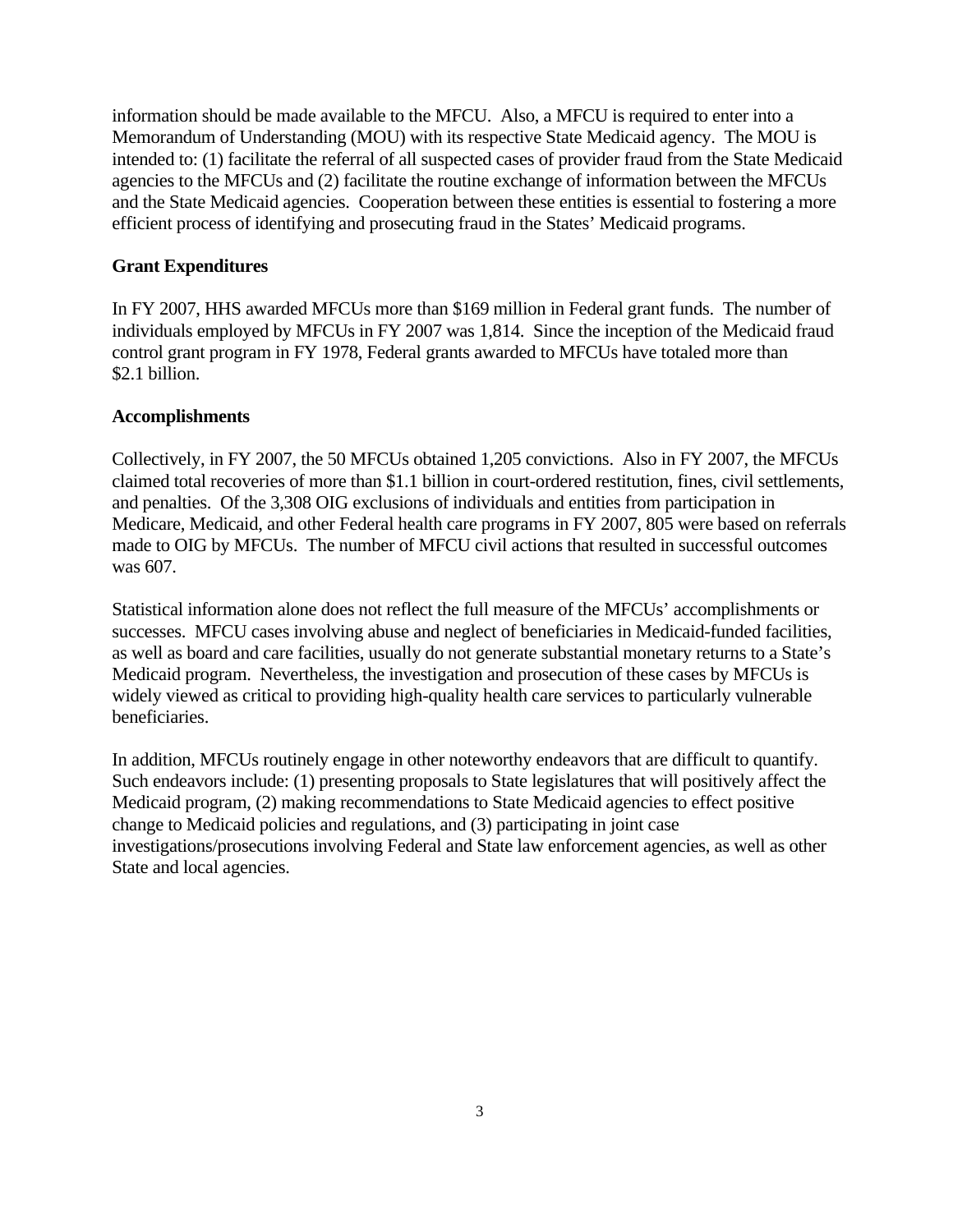#### **Case Narratives**

The following are examples of Medicaid fraud and patient abuse and neglect case investigations and prosecutions conducted by MFCUs in FY 2007.

#### **Dentist**

In Louisiana, a dentist who shared a dental practice with his father did not have a Medicaid provider number. The dentist treated the majority of the office's Medicaid patients, billing them under his father's Medicaid provider number. The son created what he termed "Medicaid Monday," the day set aside when the majority of the practice's Medicaid patients were treated. This was also the father's usual day off. The son also added emergency visits to the Medicaid billings, making it appear as if the Medicaid patients came in for emergency visits and then came back the next day for treatment. Many times the actual visit was a semiannual checkup. In addition to phantom emergency visits, the dentist billed for services not rendered. This scheme was uncovered when the son was arrested for allegedly choking a teenage patient and throwing the patient out of the dental chair. During interviews regarding the choking incident, employees tipped off police about the Medicaid fraud.

The defendant entered a plea of No Contest to Medicaid Fraud. He received a sentence of 1 year imprisonment deferred; was placed on active supervised probation; and was ordered to pay \$25,000 in restitution, fines, and penalties. Because of overpayments associated with his provider number, the father also returned \$100, 000 to the Medicaid program.

#### **Drug Diversion**

In South Dakota, an employee of an assisted living center pled guilty to possession of a controlled substance, a class 4 felony. The employee contacted a pharmacy and ordered controlled medications for two patients, but diverted at least some of the controlled substances for his own use. As part of the plea bargain agreement, the defendant agreed to pay restitution to the victims and costs to the State, totaling more than \$1,000. He also received a suspended imposition of sentence and was placed on probation.

In Oregon, a registered nurse was convicted on four counts of first degree theft, based on her diversion of prescription medications from three different Oregon long term care facilities where she worked. The MFCU investigation found that the nurse had also diverted medications when employed at an Oregon hospital in 2003, but had received a deferred adjudication by participating in a drug treatment program.

While subject to the conditions of the deferred adjudication, she obtained a nursing position at another center, where she was caught diverting prescription drugs and fired, but no report was made to law enforcement. Thereafter, the defendant obtained employment at another rehabilitation center, where she was again caught diverting drugs and fired. During the course of the MFCU investigation, she obtained employment as a nurse at yet another health care provider. After a MFCU investigator interviewed the manager, an internal audit was conducted, revealing that during her 4 months of employment, she diverted over 1,000 pills, mostly pain medications.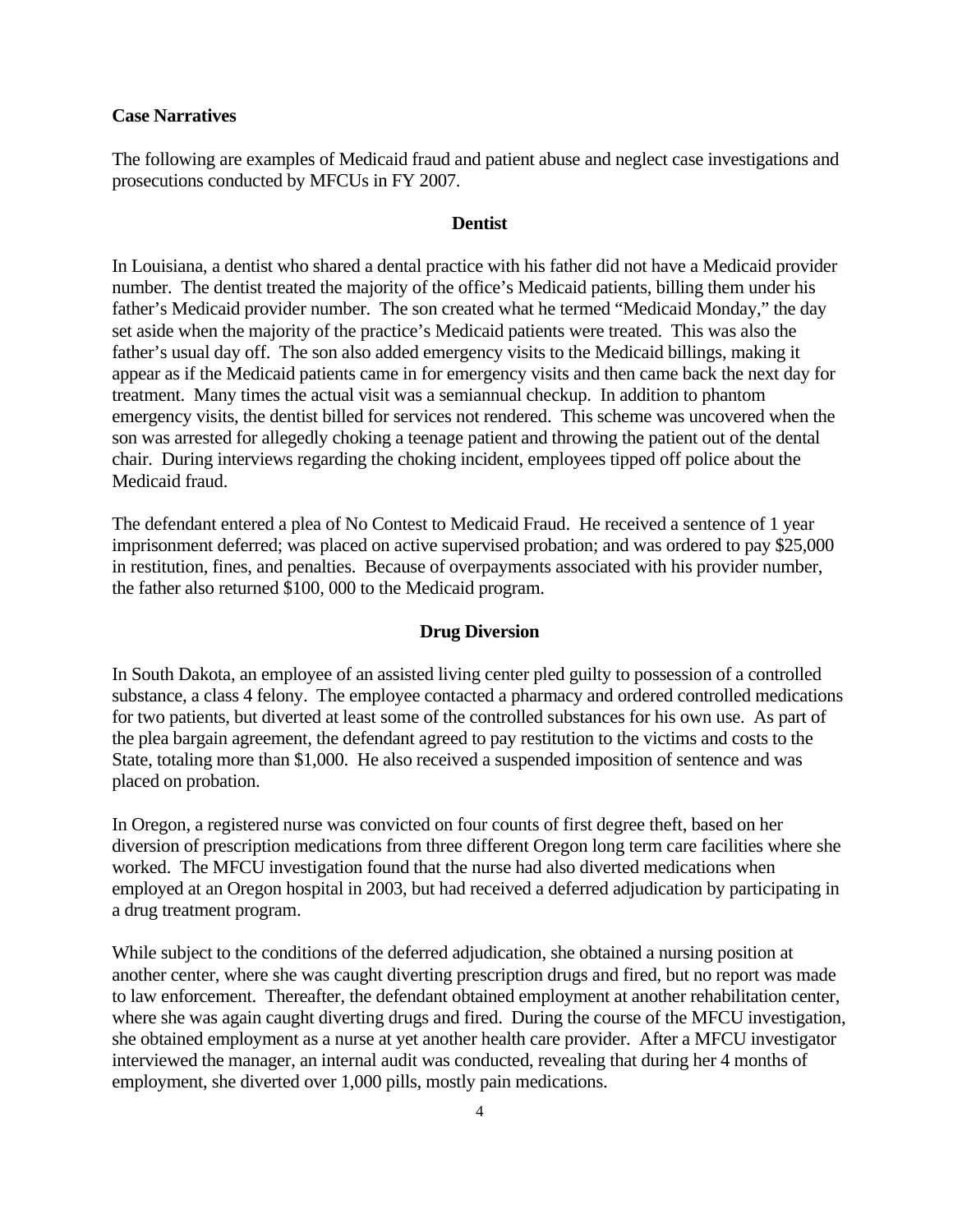At sentencing, the defendant was ordered to surrender her nursing license, spend 30 days in custody, serve 3 years' probation, pay over \$7,000 in restitution for the stolen medications, undergo drug treatment, and perform 60 hours of community service.

#### **Durable Medical Equipment**

In the District of Columbia, a durable medical equipment (DME) supplier agreed to reimburse the Medicaid program \$1.5 million to settle allegations of False Claims Act violations. The Federal Bureau of Investigations (FBI) and the MFCU uncovered false billings that the DME submitted for medical items that the company alleged were supplied to Medicaid recipients residing in group homes in the District of Columbia. Those medical supplies were never ordered by treating physicians, were not medically necessary, and were never delivered to the group homes. In addition, the DME supplier will be excluded from participation in federally funded health care programs for 5 years.

In Colorado, the manager of a DME company pled guilty to two class 3 felony theft charges in connection with fraudulent claims submitted to the State's Medicaid program. The defendant oversaw hundreds of claims for power wheelchair repairs that either were not made, or took only a small fraction of the time claimed. The defendant and other company employees generated internal corporate documents that purported to show repairs (sometimes recording as much as 8 hours for tasks such as filling tires or replacing an armrest), often forging the signature of disabled recipients on the corporate forms. Over \$1 million was stolen by the company through these false claims and through a second scheme in which wheelchair part prices were inflated or billed without being provided. The manager received 5 years in State prison to be followed by 5 years' parole and was ordered to pay restitution of over \$728,000.

#### **Embezzlement**

In Arizona, the business office manager of an adult care facility perpetrated a fraud scheme by forging 33 resident trust fund checks totaling over \$34,000. The investigation revealed that the funds were diverted for the personal use and benefit of the manager, who used them to pay her home mortgage. The defendant was indicted on a total of 36 counts: 1 count of fraudulent schemes and artifices, 1 count of theft, 1 count of money laundering, and 33 counts of forgery. The defendant pled guilty to one count of theft, a class 2 felony, and was sentenced to 9 months' imprisonment and 7 years' probation.

## **False Claims**

In Kansas, a not-for-profit corporation owned by a husband and wife provided counseling services, including drug and alcohol services, to Medicaid beneficiaries under the community-based drug and alcohol abuse services program. The defendants conspired and schemed to defraud the Medicaid program by billing and causing others to bill Medicaid services not provided or not necessary. This included billing for 17 children under the age of 12, whom the defendants acknowledged were not dependent on or addicted to drugs or alcohol and were not receiving any drug or alcohol abuse treatment. Two of these children were less than 2 months old when the defendants began billing for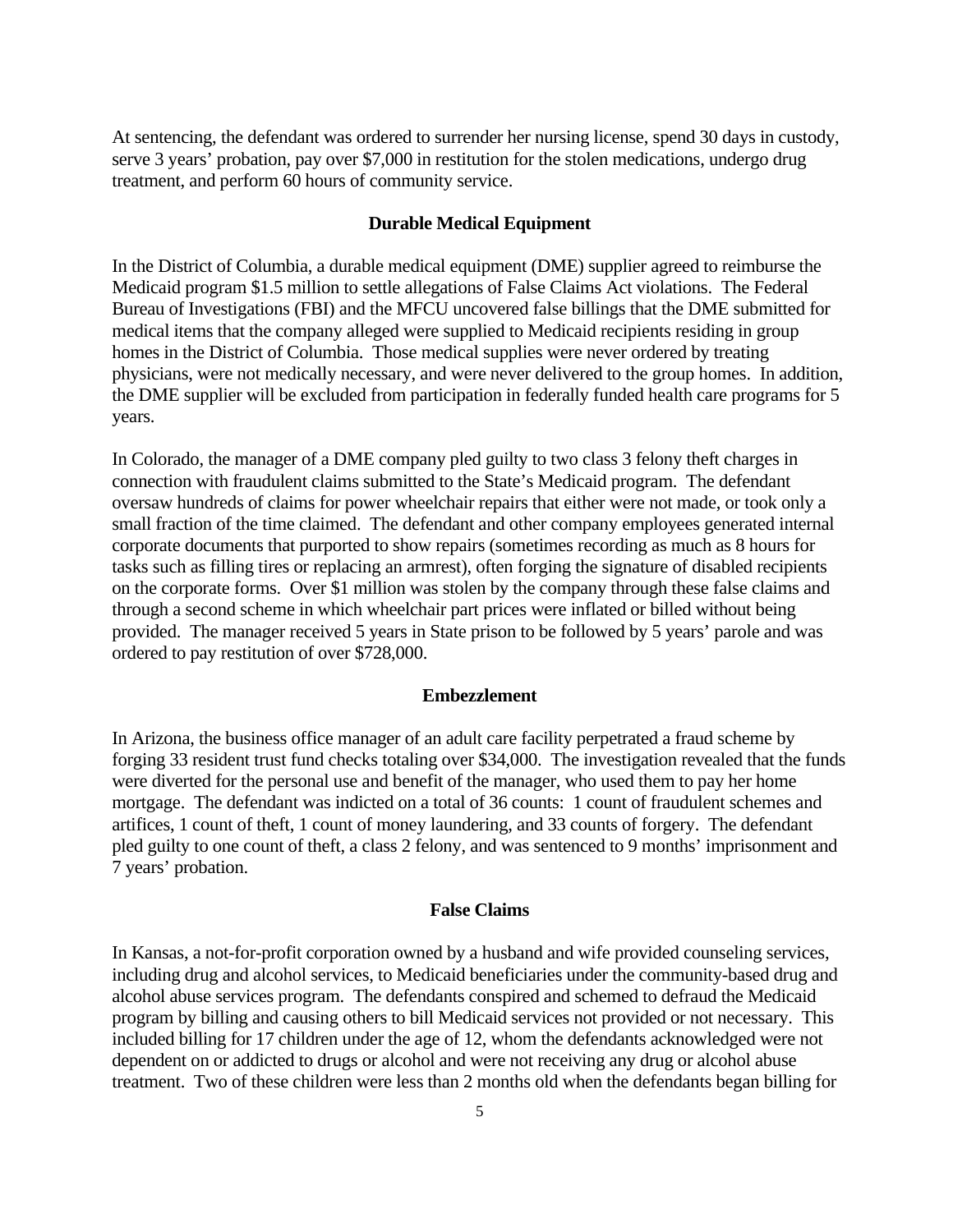their drug and alcohol abuse treatment. Over 34 percent of all the Medicaid funds paid to the defendants were for services reportedly provided to all these children. A review of all 1,331 claims submitted by the defendants over a period of 14 months revealed that none of the claims should have been paid because of failure to document services billed to Medicaid, failure to provide the services billed, no medical necessity for the services billed, no prior authorization to provide the services billed, or treatment that was not age appropriate. The defendants were found guilty of health care fraud and obstruction and were each sentenced to 92 months' imprisonment and ordered to repay restitution in the amount of \$1.2 million to the Kansas Medicaid program.

 fee to bring Medi-Cal beneficiaries to their clinics. As a result of the investigation, six felony complaints were filed against the physicians. In California, a 39-count felony complaint was filed against a physician for paying a decoy to bring Medi-Cal beneficiaries to his clinic, for billing Medi-Cal for hepatitis B shots not provided, and for the medically unnecessary testing of blood and urine. The physician had already been suspended from the Medi-Cal program, but he hired another physician and used that physician's Medi-Cal provider number to bill the program. The physician pled guilty and his plea agreement included the voluntary surrender of his medical license for a period of 3 years as well as 6 months in county jail. The decoy also entered a plea agreement wherein he agreed to identify other Medi-Cal providers and assisted in their investigation and prosecution. This led to the investigation of seven more physicians. Six of the physicians admitted that they were involved in paying the decoy a per-patient

In Maryland, a provider of psychiatric rehabilitation and therapy for children and adults billed the Medicaid program in excess of \$4 million for services that were never rendered. At its peak, the provider enrolled over 1,200 children. However, the program did not have enough rehabilitation counselors to provide the required services. Under the direction of the Chief Financial Officer (CFO), the provider billed for services without any regard to whether the services were actually provided. The CFO directed that the company bill every two, three, or four times a week, even if no counselor had been assigned. As a result, billing records from the Mental Hygiene Administration, a Medicaid agency, showed that the provider billed for nearly 50,000 hours of rehabilitation services that it did not provide and the company collected almost \$3 million for services it never performed. In all, the CFO knowingly directed his employees to submit over 20,000 false statements to the Medicaid program. As a result of the plea agreement, the defendant will receive a jail sentence of between 24 and 30 months and will be required to make restitution payments.

In Texas, a Houston psychiatrist pled guilty to health care fraud and to receiving kickbacks and fraudulently submitting clinical medical necessity forms (CMNs). The doctor was charged with signing fraudulent CMNs claiming that patients were eligible for motorized wheelchairs. The psychiatrist was initially paid \$200 for each prescription that he wrote for various DME companies and recruiters. The psychiatrist also billed, through his clinic, medical visits for various psychiatric ailments when he wrote the CMNs for the patients. It was determined that he and others fraudulently billed Medicaid and Medicare approximately \$52 million and were paid \$30 million.

The psychiatrist was sentenced in Federal court to 60 months' imprisonment for conspiracy and 18 months for health care fraud and ordered to pay over \$20 million in restitution. This was a joint investigation by the MFCU, FBI, and HHS-OIG.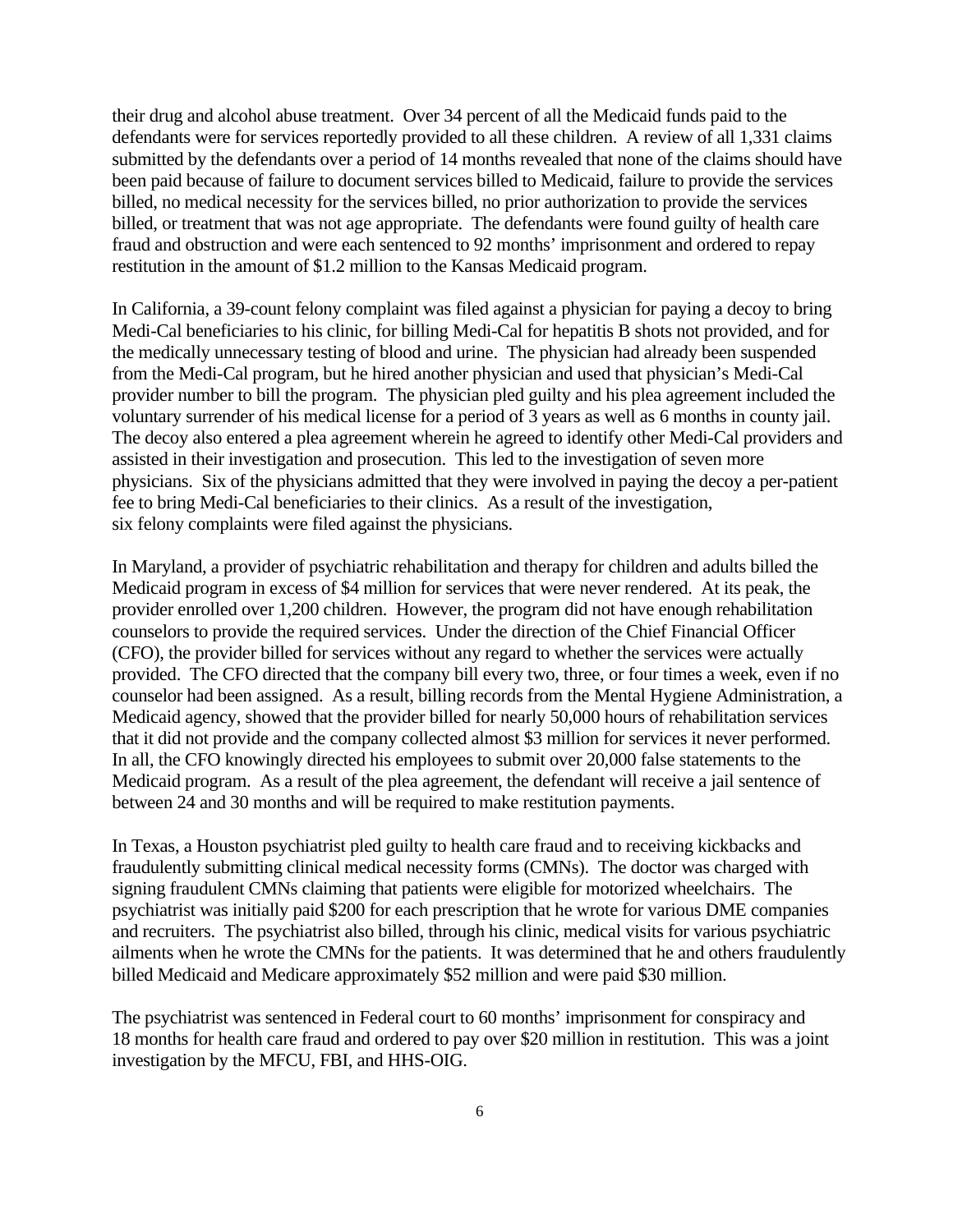#### **Financial Abuse**

In New Jersey, following an investigation by the MFCU's Elder Abuse and Neglect Team, a certified social worker pled guilty to stealing in excess of \$70,000 from a now-deceased resident of long term care facility. The investigation uncovered evidence that the social worker misused a power of attorney by making numerous unauthorized withdrawals for his own use from the resident's bank accounts. The investigation also established that the social worker misappropriated all of the proceeds from the sale of the resident's real property. As a result of his guilty plea, the social worker was sentenced to 3 years' imprisonment and ordered to pay restitution in the amount of \$70,000. In addition, he permanently forfeited his social worker certification.

#### **Fraudulent Prescriptions**

In Pennsylvania, a pain management physician who worked in conjunction with another pain management doctor and a chiropractor was convicted of Medicaid fraud, conspiracy, and drug act violations. He had written prescriptions for OxyContin and Percocet that were medically unnecessary and were fraudulently billed to the State Medicaid program. The defendant was sentenced to 8  $\frac{1}{2}$  to 20 years' imprisonment. He was also ordered to pay approximately \$9,000 in restitution, \$100,000 in fines, and \$17,000 in investigative costs. In addition, the defendant is in the process of being excluded from the State's Medical Assistance Program for a period of 5 years and the State Board of Medicine has revoked his license to practice medicine.

#### **Home Health Care**

In Colorado, a defendant pled guilty to felony theft and felony identity theft for a scheme to defraud the Medicaid program and a personal care provider agency. The defendant submitted the personal information of an acquaintance to a personal care provider agency, advising the agency that the acquaintance would be their employee and provide personal care to the defendant, a registered recipient. In fact, the acquaintance had moved out of the country and had not agreed to employment by the agency. The defendant forged timesheets and submitted them to the agency. She received paychecks for the bogus employee at her residence and forged the employee's signature, keeping the money for herself. The defendant was sentenced to 90 days' imprisonment, with credit for 60 days served and the other 30 suspended, and 4 years' probation. The defendant was also ordered to undergo a mental health evaluation, complete 200 hours of community service, write letters of apology, and to pay restitution of more than \$20,000.

#### **Negligent Homicide**

In Wisconsin, a mental health facility in Rice Lake was convicted of one felony count of negligent abuse of a resident. The corporation failed to provide adequate training to staff members in the proper implementation of the facility's restraint policy. A facility staff member utilized an oppressive restraint, leading to the suffocation death of a 7-year-old resident. The corporation was ordered to pay the maximum fine of \$100,000 and \$12,203 in restitution.

In Alabama, two licensed practical nurses (LPNs) pled guilty to criminally negligent homicide for their role in the death of a nursing home resident. The investigation found that during a routine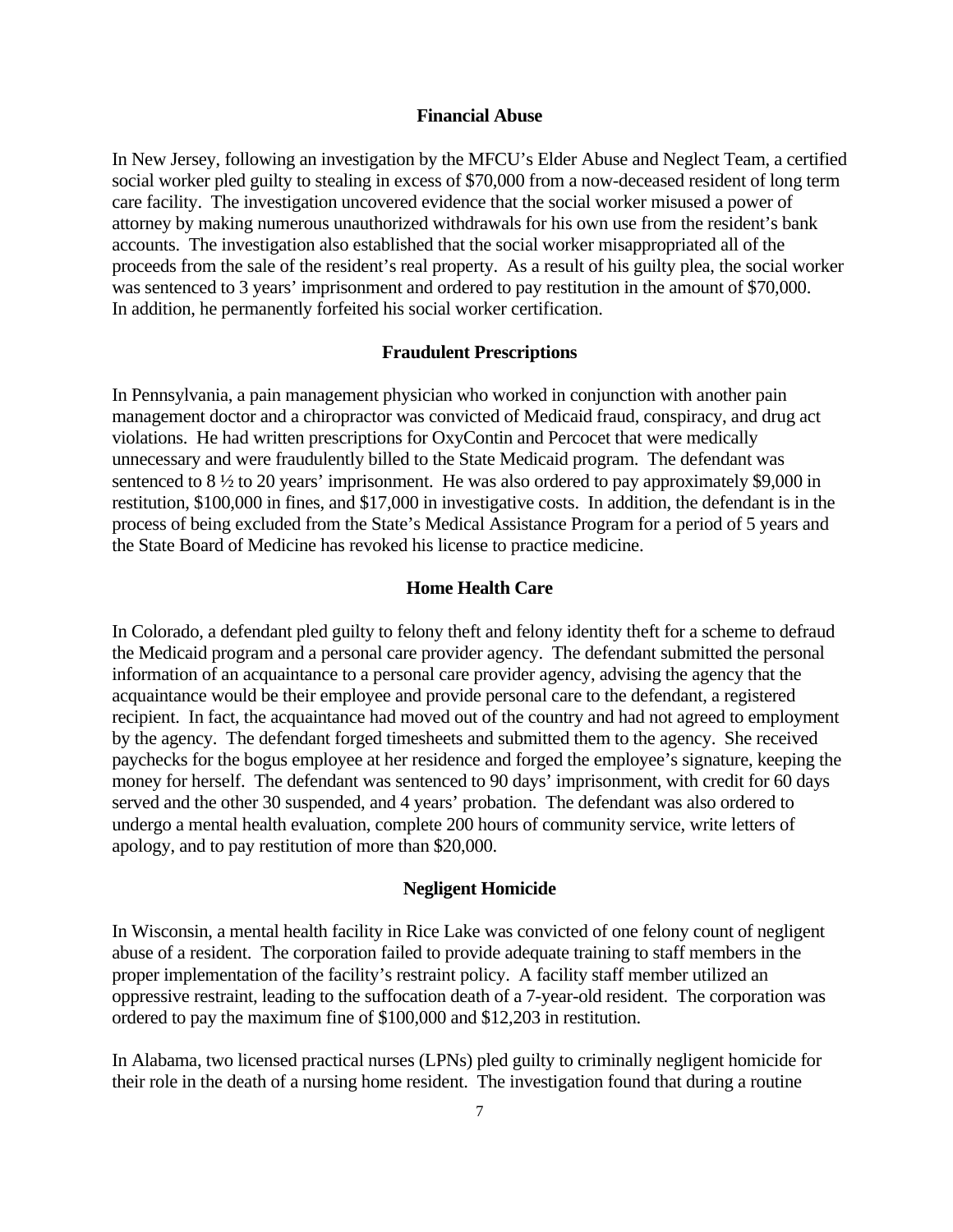medication pass at the nursing home, the LPNs mistakenly gave the victim her roommate's medication. The LPNs immediately recognized the error, but did not report the incident to their supervisor until over 2 hours had passed. The victim was transported to a local hospital, where she was pronounced dead. The defendants were each sentenced to 1 year of imprisonment, which was suspended. The defendants were also ordered to serve 2 years' supervised probation and complete 400 hours of community service.

In Wisconsin, a registered nurse working in a hospital birthing suite was caring for a 16-year-old maternity patient. The patient had a strep infection and was prescribed penicillin. Although an epidural had not been prescribed and the nurse had not been authorized to do so, she took an epidural bag from the drug closet and brought it into the patient's room. Disregarding all hospital safeguards for administering medication, she connected the epidural instead of the penicillin to the intravenous line, causing the death of the patient. The defendant pled no contest to one count of nonpharmacist dispensing of a prescription and one count of possessing/illegally obtaining a prescription. Sentence was suspended and she was placed on 2 years' probation.

#### **Nursing Home**

In Texas, a joint investigation with the Internal Revenue Service (IRS) and FBI resulted in the owner of a nursing home chain pleading guilty to one count of health care fraud and one count of money laundering. The owner was sentenced in Federal court to pay \$2.6 million in restitution to Medicaid and \$1.4 million in restitution to Medicare. This case was initiated based on allegations that the owner of the nursing homes defrauded the Medicaid program by taking Medicaid payments and diverting part of those funds for his own personal use instead of paying for required Medicaid goods and services in his nursing home chain, which included 72 homes throughout the United States and 17 in Texas. It was alleged that the owner abandoned all of his Texas nursing homes, thus causing the State to take action to care for the residents in these nursing homes.

#### **Overpayments**

In Massachusetts, an agreement was reached with an independent clinical laboratory to settle allegations of overpayment and inappropriate referrals. The company agreed to pay \$8.15 million to the Commonwealth, including the Massachusetts Medicaid program and its managed care organizations. The settlement was the result of an ongoing industrywide investigation by the Attorney General's MFCU into urine drug tests billed by independent clinical laboratories to the State Medicaid program. The investigation found that the company billed Medicaid for urine drug and alcohol tests that were not properly ordered by a physician or other authorized prescriber. The tests were often inappropriately ordered for nonmedical purposes, such as probation, parole, or residential sobriety monitoring. The investigation also found evidence that the laboratory made inappropriate payments to a third party in order to obtain additional Medicaid business, as well as payments to some substance abuse treatment programs, halfway houses, shelters, and sober houses in the form of free urine drug-screen services. These alleged violations of State law and Medicaid rules and regulations resulted in significant Medicaid overpayments.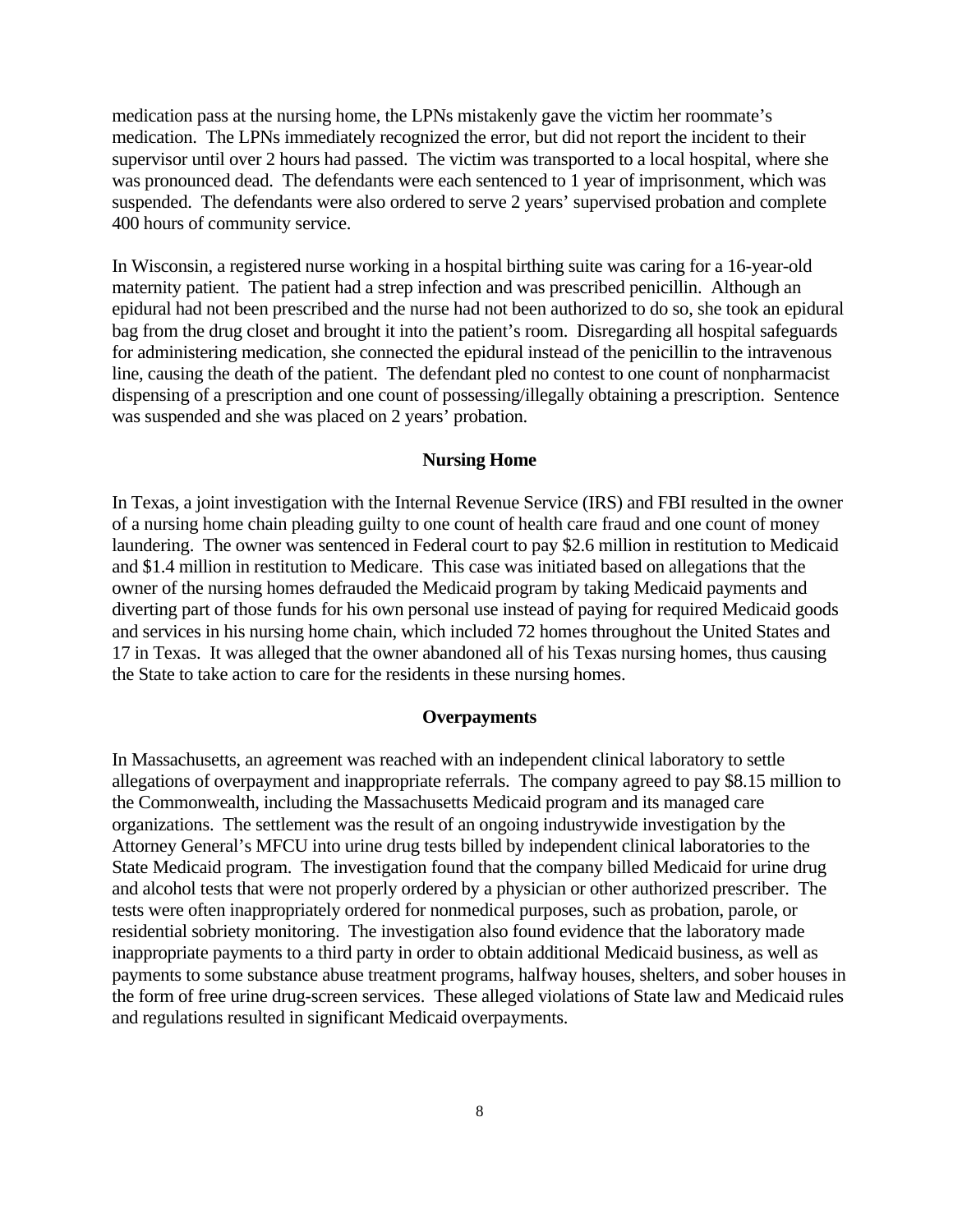#### **Patient Abuse**

In Arkansas, the sister of a nursing home resident made a complaint to the Office of Long Term Care that her brother, a 59-year-old resident and noninsulin-dependent diabetic who also had diagnoses of schizophrenia, hypertension, and congestive heart failure, had open wound on his left ankle. The facility telephoned the resident's sister to inform her that the resident was being sent to the hospital because his wound had become infected. When the treatment nurse at the facility removed a bandage from the resident's leg, "white moving things that appeared to be maggots" were discovered in the wound. After he was sent to the hospital, hospital personnel found maggots still in the wound. Following a thorough investigation into the care and treatment of the resident, the MFCU entered into a civil settlement with the facility, with the facility being obligated to pay a total of \$50,000 in civil monetary penalties.

In Oklahoma, a Certified Nurse Aide (CNA) pled guilty to two counts of caretaker neglect. The defendant left a resident alone in the shower for an undetermined amount of time. The resident was found to have suffered a stroke, fallen, and hit his head. When help arrived, the resident had second-degree burns over 20 percent of his body. A check of another resident that the defendant had also showered that day showed second-degree burns over 6 percent of his body. The defendant admitted that both residents were left alone in the shower and the water temperature was found to be 126 degrees. In addition to fines and court costs, the defendant was sentenced to 6 years' imprisonment on each count, to run concurrently.

#### **Pharmaceutical Manufacturers**

In Virginia, the MFCU conducted a joint criminal investigation with numerous Federal and State law enforcement agencies, including the United States Attorney's Offices, HHS-OIG, IRS and State police into allegations of fraud committed by the Purdue Pharma Company. The investigation revealed that Purdue fraudulently misbranded the drug OxyContin by marketing the drug to physicians as a slower release, less addictive drug than other prescription opioids. Purdue's claims were either not supported by the research conducted or contrary to that research. As a result, of this joint investigation and plea agreement, the Purdue Frederick Company pled guilty to felony misbranding of the drug, and three of its corporate officers pled guilty to misdemeanor misbranding of the drug in the United States District Court for the Western District of Virginia. The Purdue Frederick Company and three of its corporate officers were ordered to pay fines and penalties, as well as to reimburse the Medicaid and other Federal health care programs a total of \$634.5 million. The corporate officers were also ordered to perform community service and successfully complete supervised probation.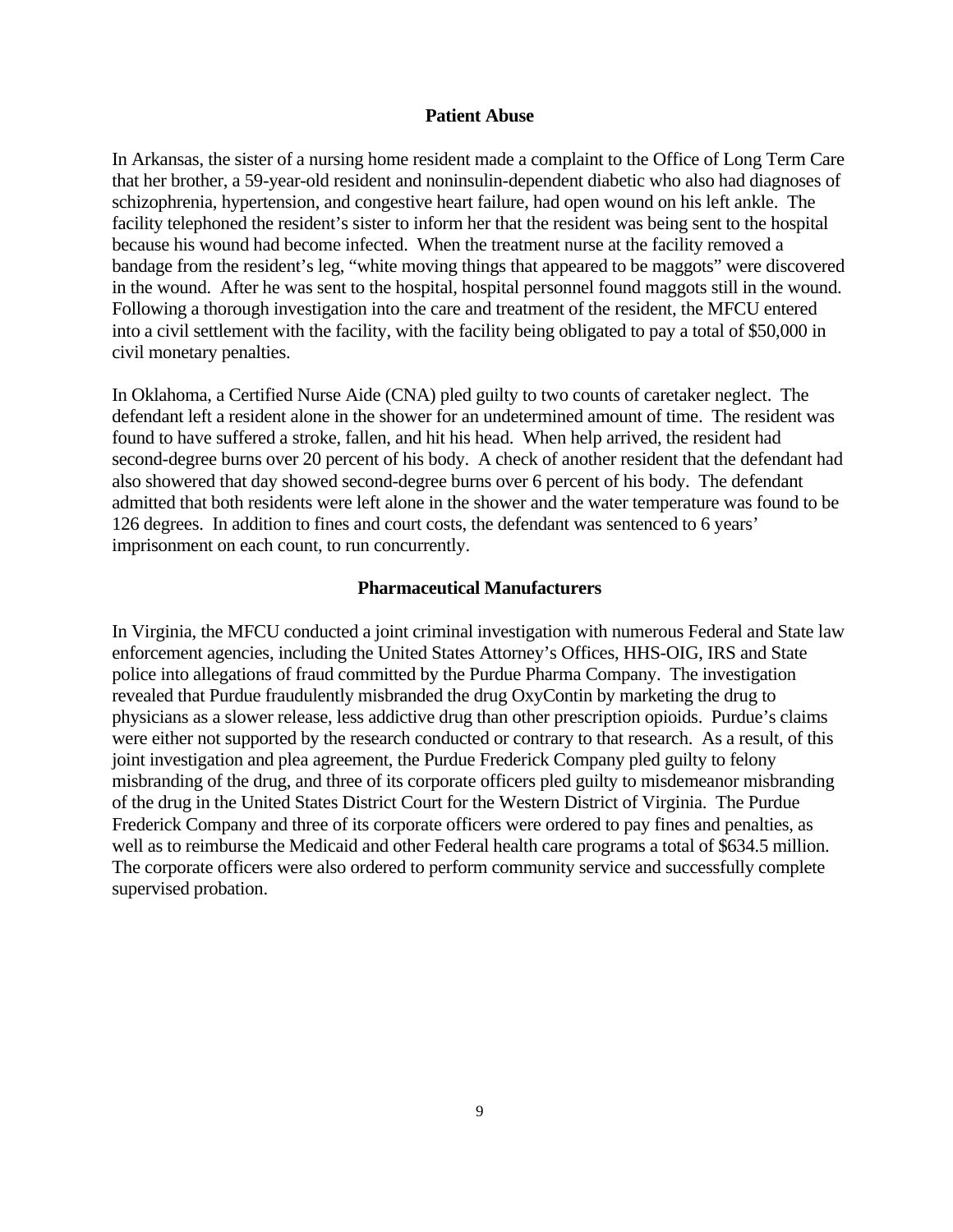#### **Physicians**

reckless endangerment, fraudulent insurance claims, and impersonation of a licensed professional. due to a number of misdiagnoses. The investigation showed that the defendant received his medical In Tennessee, a physician who was practicing medicine without a license pled guilty to one count of This case was based on a referral from the FBI and information from BlueCross/BlueShield. It was alleged that the defendant was practicing medicine without a license and that patients were harmed degree from St. George's University in Granada in 1996 or 1997 and that the defendant's father was a licensed physician who owned and operated a private medical practice. Six years after his retirement, the defendant's father allowed his unlicensed son to see and treat patients. During the time the defendant treated patients, he functioned like a medical doctor, performed exams, misdiagnosed several conditions, and was paid approximately \$440,000 by BlueCross/BlueShield and Medicaid. The original indictment charged the defendant with theft of property fraudulent insurance claims, and impersonating a licensed professional. After more evidence was gathered, the defendant was reindicted and charged with 15 counts of rape and one count of impersonating a licensed professional. The defendant was sentenced to 6 years' imprisonment, of which he must serve 9 months before release on probation. In addition, he was ordered to pay restitution in the amount of \$30,000 to Medicaid.

 In Oklahoma, an undercover operation conducted by a multiagency task force resulted in a physician pleading guilty to one count of distributing a controlled dangerous substance and one count of Medicaid fraud. The investigation revealed that the defendant was prescribing excessive amounts of narcotics to patients with no medical necessity and no medical diagnosis or treatment, including providing OxyContin and other highly addictive drugs to an undercover officer with no physical exam. Several of the defendant's patients were on Medicaid and used their Medicaid cards to fill prescriptions that were medically unnecessary and deemed to be beyond the scope of good medical practice. One recipient, having already failed a drug test administered in the defendant's clinic, died from a drug overdose 8 days after receiving her final prescription.

for distribution of a controlled dangerous substance. The sentence was to run consecutively with a The defendant was sentenced to a 5-year suspended sentence, with an exception for the first 90 days, 3-year suspended sentence for Medicaid fraud–a total of 8 years' probation. An additional condition was placed on the probation requiring that the defendant not practice medicine and not seek a profession that involves, or causes the defendant to associate with, the dispensing of prescription drugs. The defendant was also ordered to pay \$13, 485 in investigative costs along with fines and court costs.

### **Sexual Abuse of a Vulnerable Adult**

In Texas, a CNA was sentenced to 99 years' imprisonment based on charges of sexual assault after the CNA was found by nursing home staff to be barricaded in the room of a resident. When facility staff entered the resident's room, the staff noticed that the CNA was pulling up his pants. The resident was later examined and evidence of sexual assault was obtained.